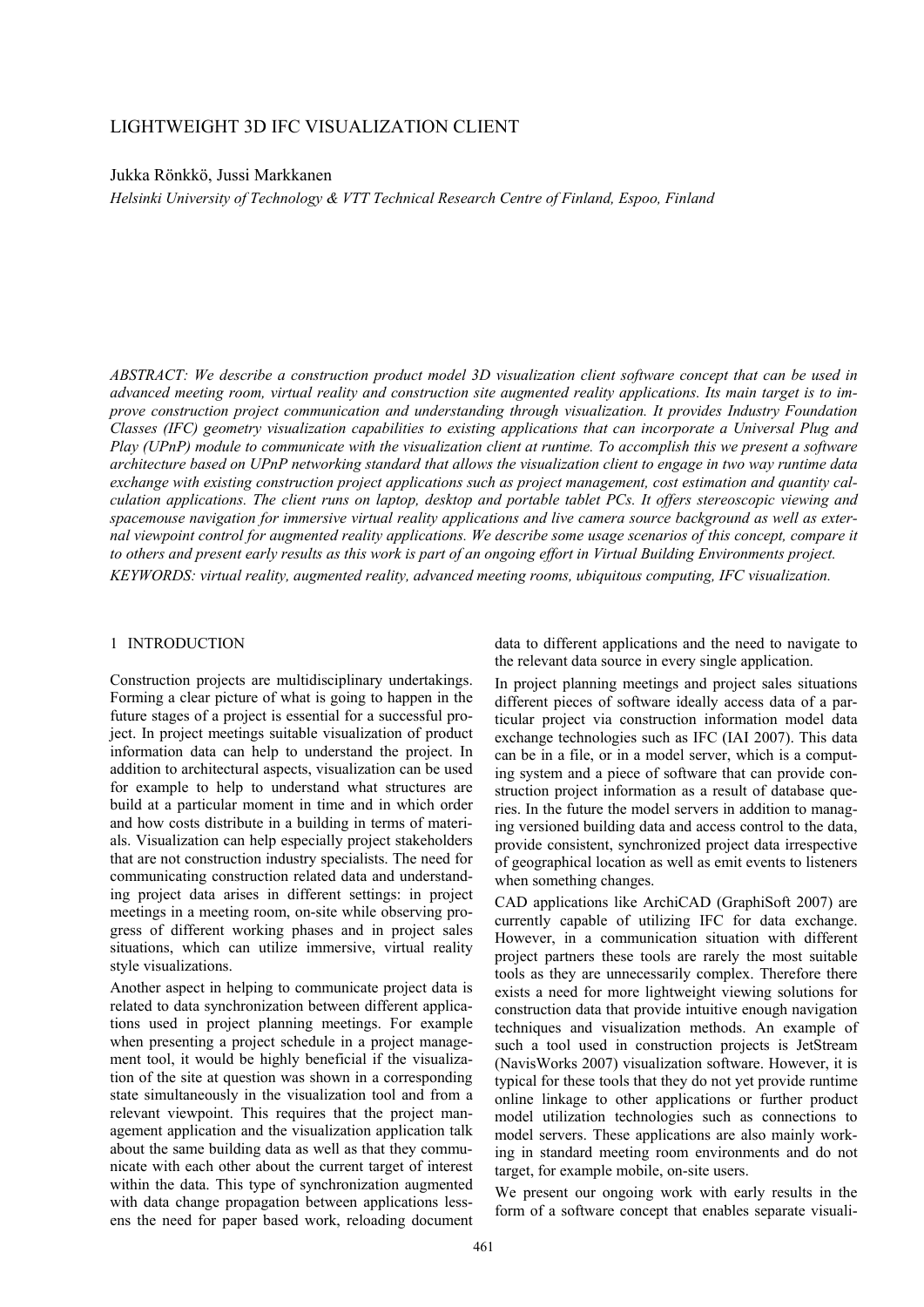zation client software to be used in various usage situations an in conjunction with existing construction software. We outline an architecture based on UPnP that allows 3D visualization client software to provide visualization services for external applications and offers further possibilities to develop peer-to-peer networked construction domain "meta-applications" from existing applications. We have implemented a sample implementation of 3D IFC visualization client software that utilizes the presented UPnP architecture. The 3D client software is targeted to operate in advanced meeting room environments together with other applications that may require visualization capabilities. The client software also offers stereoscopic viewing and navigation methods for virtual reality (VR) IFC visualizations. Through incorporating live camera source background and external camera parameter control it assists in developing augmented reality applications for the mobile users operating at construction sites. With our work we aim to provide application developers with a readily usable 3D IFC visualization component for application development.

Several areas of work have connections to our work in the areas of ubiquitous computing and advanced meeting room concepts as well as immersive visualization and onsite augmented visualization of construction data. We present briefly the most relevant related work and point out some of the differences in existing approaches compared to ours. We also present possible usage scenarios for the presented technology in the domains of meeting room, VR and on-site visualizations. The described work is part of an ongoing effort in Virtual Building Environments II (VBE II) nationally funded project.

## 2 RELATED WORK

IFC is a standard for construction product model data exchange. Different CAD packages, such as ArchiCAD (GraphiSoft 2007) can operate with IFC files. The idea of IFC is that different domain applications can have their data described by IFC standard specification and they can communicate by identifying objects with a global IFC identifier (GUID) and by utilizing common structural mechanism to describe data. Not all of the data has any natural geometrical presentation; rather the data may be other numerical or textual information required by a construction project. As CAD packages themselves are rather complex pieces of software to use, a set of simple IFC viewers have emerged. An example of this is an IFC viewer made by TNO Building and Construction (TNO 2007) and a programmers' development kit that can be used to implement IFC file reading to ones' own application. TNO's viewer can be incorporated as part of another application as an OCX component. TNO viewer and its counterparts are not designed to operate in virtual reality setups, nor in augmented reality, on site applications. The embedding mechanism does not allow the formation of application networks to be applicable in advanced meeting room concepts.

Model servers are databases systems, which allow remote access to IFC model data over a network. This type of a repository that keeps a large amount of IFC model data consistently stored is potentially a huge step in concurrent design processes over file based data access. In principle model servers could offer efficient partial model retrieval, versioning and triggers that tell if some data has changed to event listening applications. However, according to our experience, for the time being, the model servers available are often rather primitive systems in these respects with relatively poor performance regarding geometry data retrieval. Despite this we see the utilization of more and more advanced product model server systems a very likely step in the future to handle increasing amounts of product data due to the growing complexity of construction projects.

Ubiquitous computing refers to devices and systems that can assist human tasks in a transparent way, they can be embedded in the surroundings and made non-obtrusive (Weiser 1991). Stanford iRoom is an advanced meeting room concept with ubiquitous techniques that has been used in construction project planning (Johanson et. al. 2002). It utilizes multiple large touch screens for simultaneously presenting different types of information through synchronized applications that communicate via iROS meta-operating system. The iRoom system offers meeting participants flexible ways to move data between their own personal digital assistants and laptops to a common interactive workspace. The iRoom also offers facilities for application control so that every user can access all the devices available. An important part of the iROS system is an event passing mechanism called Event Heap that stores and forwards messages. The messages are a collection of name-type-value fields. All applications participating in the interactive workspace can post events and read events from the Event Heap using either web, JAVA or C++ programming interfaces. iROS uses a central control server based structure. iRoom is a general purpose meeting room system that has been extended towards construction product model utilization (Schreyer et. al. 2005). The iRoom concept concentrates mostly on dedicated project room installation type environments and does not address needs related to on-site information nor VR visualization. However, a lighter weight system for more mobile meetings has evolved from dedicated iRoom installations; the system has been integrated to a portable video projector system (Barton et. al. 2003).

Universal Plug and Play (UPnP, 2007) is a standard protocol that works over lower level standard protocols like TCP/IP. UPnP offers pervasive peer-to-peer network connectivity of PCs of all form factors, intelligent appliances, and wireless devices via Ethernet, infra red link, Bluetooth or wireless local area network. UPnP is operating system independent and targets home networks, proximity networks, and networks in small businesses and commercial buildings.

The UPnP architecture supports zero-configuration networking and automatic discovery of services through Simple Service Discovery Protocol. The UPnP architecture includes software units called control points, which can control software units called devices. In an UPnP network a device can dynamically join a network, obtain an IP address, announce its name and convey its capabilities upon request through an XML description. Similarly control points can enter UPnP network and learn about UPnP devices through Simple Service Discovery Protocol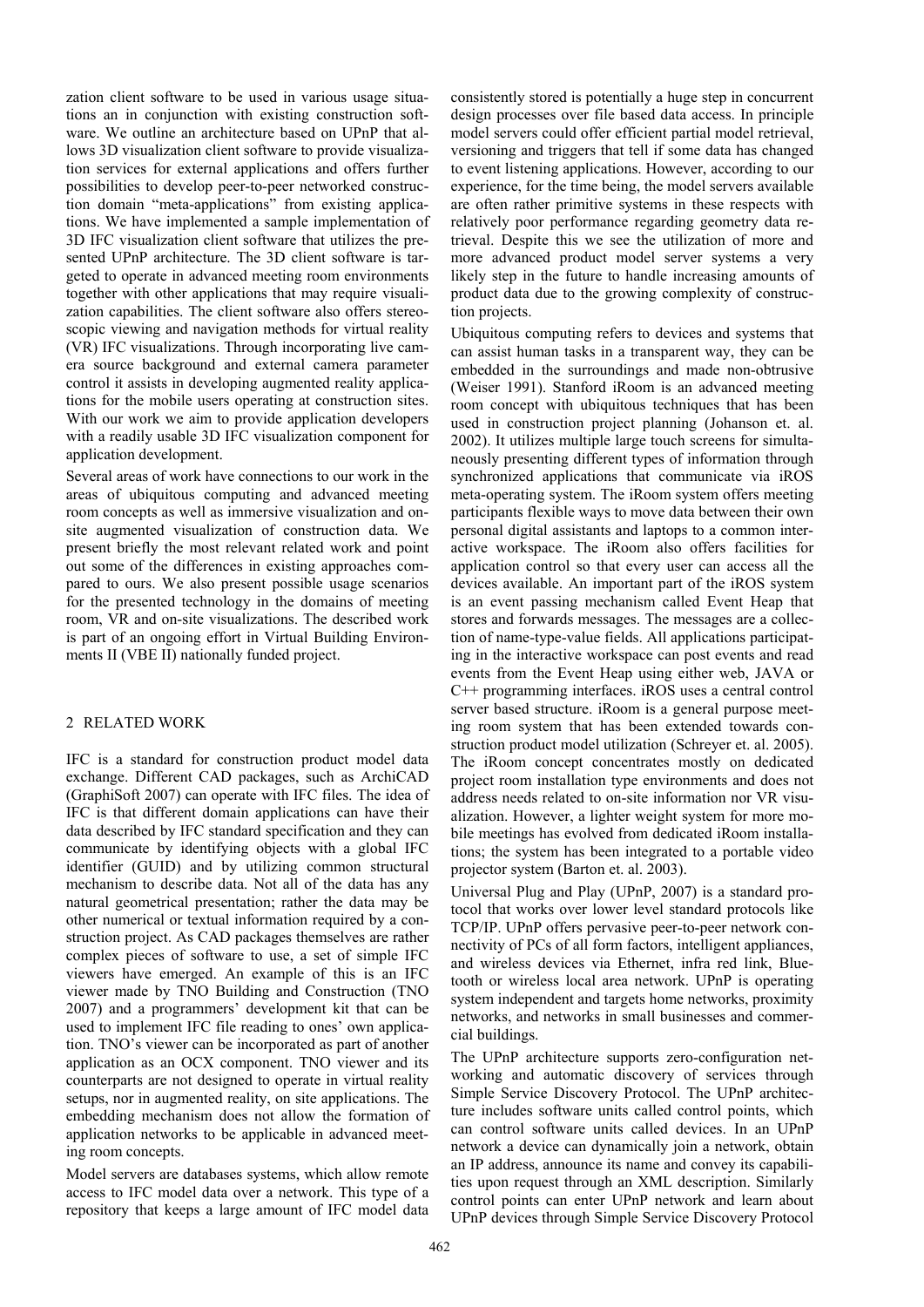and about their capabilities through device XML descriptions. UPnP devices can have one to many services. These services have state information. The changes in states can be listened by control points through receiving events. A device can leave a network automatically without leaving any unwanted state information behind. While iRoom is central control server based technology, UPnP is oriented towards peer-to-peer type networking. A central server is a single point of potential failure. However, if the server does not fail, it maintains relevant state information in the networked environment. On the other hand when an UPnP device fails, its state information is lost, which makes it more difficult to re-enter the situation as it was before the failure. UPnP is a natural candidate for ubiquitous meeting room systems with its zero-configuring networking and it is already supported by many operating systems.

In the field of VR different types of setups have been used for building walkthroughs to communicate design ideas in the areas of architecture, acoustics, thermal design, ergonomics etc. (Savioja et. al. 2003). The applicability of meeting room setups and immersive viewing installations differs; meeting room setups allow natural presentation of also 2D information for planning meetings – like Excel cost sheets – while immersive viewing can offer better sense of overall feeling of the observed space. This is especially important for project stakeholders that do not have construction industry background. The use of augmented reality is an emerging area that can offer interesting tools for on-site project progress observation and communication of project plan issues (Kuladinithi 2004).

### 3 IFC VISUALIZATION CLIENT

We have developed client software that provides building geometry and space visualization from IFC data. Its UPnP (Universal Plug and Play) standard based communication mechanism allows other applications to utilize its visualization functions. In addition to this the visualization client can be used in several different types of usage scenarios and hardware systems. For instance the client can be used in a construction site in portable devices equipped with a camera to provide augmented reality view to the site with IFC data combined with the live camera feed from the site. Another possibility is to use the client to visualize geometry in a virtual reality system e.g. for illustrating future workspaces for building users.

As a third option it is possible to use the visualization client in a project meeting setting in an advanced meeting room environment. In this setting the visualization client can communicate with other project software and provides synchronized 3D views and easy navigation to the particular IFC model of interest. With a simple interface cost estimation, project planning and other IFC capable construction software can access the visualization methods for geometry data.

It is possible to launch application networks, in which selecting an item in the 3D viewer selects corresponding data in a quantity calculation tool. Multiple 3D IFC viewers can also be linked together at runtime to provide visualization for multiple large displays to an IFC model from a different viewpoint. The UPnP interface allows external applications to highlight and hide/show objects or to make them transparent. The message passing utilizes IFC global identifiers to identify items. Similar operations are available for a group of objects. Different interaction methods are provided for the user to navigate in the model: space mouse for intuitive and efficient 3D navigation or game like mouse and keyboard navigation. The 3D viewing component can be used in normal laptop or desktop environments as well as for stereoscopic viewing in virtual reality applications or advanced meeting room setups.

Summary of the IFC client features:

The following can be used via UPnP from an external application:

- IFC geometry visualization from an IFC file
- Highlighting, coloring, changing transparency, making an IFC object/ a group of objects invisible/visible
- Moving user viewpoint and direction

Navigation:

- A game style first person keyboard movement & mouse for steering one's gaze direction
- Space mouse navigation

Other:

- Stereoscopic 3D viewing mode for passive/active/color stereo + head tracking
- User controllable clipping planes to reveal hidden detail
- Receiving live USB camera input and making that a background for the 3D presentation
- Augmenting 3D IFC geometry with 3D geometry from other file access based sources, like model files from 3D modeling and animation packages.

The intention is to keep the feature set relatively limited and let external applications control the visualization according to their needs. As the mobile, tablet style small form factor PCs are not yet as powerful as laptops or desktop computers, it is important to keep the client relatively lean. Figure 1. presents some of the different visualization modes available to other applications via the UPnP service interface.



Figure 1. Visualization controlled from an external application showing IFC model a) in normal mode b) all objects transparent c) a group of objects selected d) some IFC objects using externally specified color.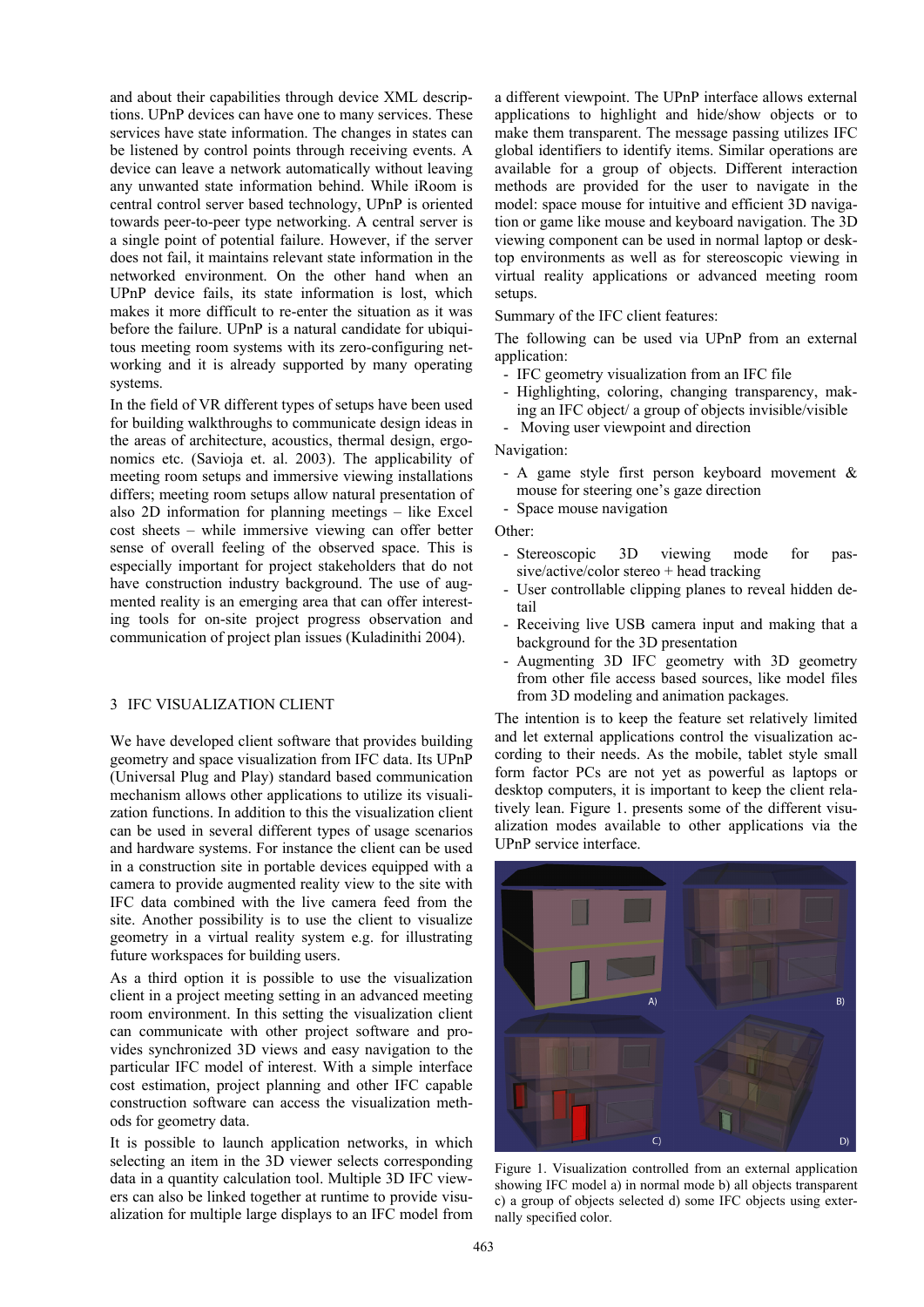#### 3.1 *Architecture for connecting applications together*

Our approach uses loose coupling between existing business applications and the IFC viewer. All applications participating a session are launched separately and connected together at runtime using UPnP. The same IFC data set is loaded into the applications. When the setup is ready the applications can start controlling each other. This approach offers flexibility, because the same IFC visualization client can be used together with multiple business applications. One business application can also use several 3D applications at the same time. Also one 3D application can be connected to many business applications at the same time. The drawback is the need to load exactly the same IFC data set into all the involved applications as well as the fact that the existing applications need to be open enough so that a UPnP module can be written to them.



Figure 2. UPnP based connection architecture for IFC viewer utilization.

The visualization client acts both as a UPnP device offering services to the UPnP network and as a UPnP control point. The UPnP device functionality provides an interface from external applications to access features described in chapter 2. The UPnP control point functionality is used to convey events form the user selecting IFC items form the 3D component window. The services of the UPnP device are described in an XML document, which is used as a service description for UPnP control points that want to connect to the visualization service. After a business application has registered to the UPnP network and found the visualization service, it can use commands like:

- setVisibility(GUIDList, Visibility), the GUIDList is a list of IFC GUIDs, the visibility is either SHOW or HIDE.
- setTransparency(GUIDList, Transparency), the GUIDList is a list of IFC GUIDs, the transparency is a number between zero and one.
- setColor(GUIDList, ColorRGB), the GUIDList is a list of IFC GUIDs, the ColorRGB is the color in RGB format, e.g. red is "255,0,0".

The visualization client transmits to the listening UPnP control points:

- select(GUIDList), the GUIDList is a list of IFC GUIDs.
- $unselect(GUIDList)$ , the GUIDList is a list of IFC GUIDs.

#### 3.2 *Implementation*

We have used a popular opensource  $C^{++}$  graphics library called OpenSceneGraph (OpenSceneGraph 2007) to implement the 3D geometry visualization functionality. CyberLink (CyberLink 2007) development tools have been used to implement the UPnP functionality. TNO IFC Engine (TNO 2007) has been used in implementing the IFC file loading capability. Our development and testing platform has been WindowsXP and different hardware configurations including laptops, desktop and tablet PCs.

### 4 USAGE POSSIBILITIES

In this chapter we describe three usage scenarios of which meeting room environment and immersive visualization cases have currently working setups. In the case of a construction site scenario, which utilizes augmented reality techniques, we present the concept, but it is not yet at the status of being tested at a construction site.

### 4.1 *IFC visualization client usage in meeting room environments*

Our IFC visualization software utilization in meeting rooms can take two forms: utilizing the client in a meeting room with dedicated facilities and in a normal meeting room environment. In the first case the room can include assistive technologies such as multiple projector screens, electronic pens to interact with the displays and local wireless networking to transmit documents from a participant's computers to others or to displays. This type of environment offers multiple views on project data through simultaneously running applications showing on different screens. In this case the IFC component can work together with UPnP enabled project applications or there can be several IFC visualization components open on different screens showing different variants of the IFC model from a comparable viewpoint. Selecting an item from the visualization component causes an item to be selected in other applications.

Excel Space Visualizer is an example of IFC aware application that communicates with the visualization client in a meeting room environment. It has been built by the Tampere University of Technology. They have constructed an IFC module for Excel that allows space data to be loaded via SABLE API from Eurostep model server (Eurostep 2007) to their Excel program. They have also made a UPnP module to connect to other meeting room applications. This program can detect the existence of the IFC visualization client in the UPnP network and its published services mentioned in chapter 3. Tampere University of Technology has an iRoom style installation with three projector screens with electronic pens for interaction with the screens as well as a cluster of PCs to drive the setup.

If synchronized presentations with multiple applications are desired with a standard meeting environment, the IFC component as well as the UPnP enabled project applications can be installed to a single computer and used with ordinary interaction devices.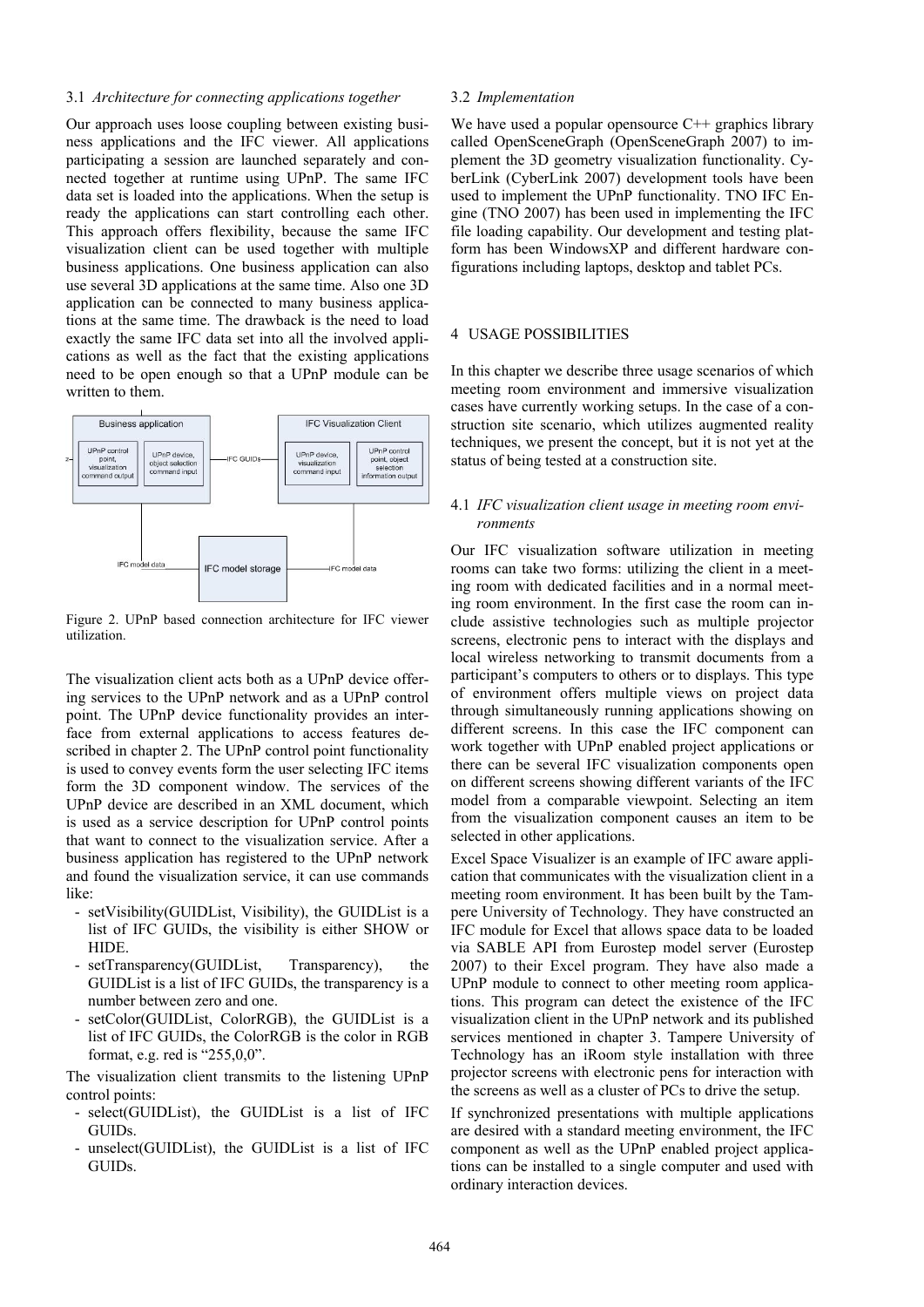#### 4.2 *IFC visualization client usage in immersive visualization*

The IFC visualization client can be used in virtual reality systems. It supports stereoscopic viewing with head tracking as well as space mouse navigation. Virtual reality visualization can give the user a better sense of space and distances in a future building than ordinary desktop visualization. In this type of a setting it may be necessary to run the viewer in standalone mode with no communication to external applications, i.e. the component simply loads a specified IFC model and acts as a simple VR viewer.

A relatively compact, movable setup that has been used to run the IFC client:

- portable, foldable canvas
- InFocus DepthQ active stereo projector running at 120HZ
- a mini PC with NVidia Quadro 3450 display card
- shutter glasses
- emitter for syncing the shutter glasses
- space mouse

This setup can be erected from a packaged condition in 10 minutes and is relatively compact to transport. It is worth noting though that IFC is not suitable for photorealistic presentations as such, it is more readily used for engineering type visualization.

### 4.3 *Using IFC visualization client for construction site data*

We are currently developing the visualization component to be used as a building block for augmented reality applications in construction sites, where it can provide e.g. operation sequence and timeline information (i.e. erect first wall A, then B). As mentioned in chapter 3. a set of relevant features for this purpose are already working. In an on-site augmented reality application a small screen tablet style device equipped with a camera can be carried around. Relevant 3D IFC model objects can be overlaid onto the camera image. The viewing perspective depends on feature tracking information from the environment. It is important to note that despite wireless technologies and portable computing power has increased rapidly during the recent years, efficient partial IFC model retrieval is of essence to mobile applications and according to our experience has not received enough attention in today's model server technology.

#### 5 DISCUSSION

Our work focuses on a visualization tool platform for developing applications for meeting rooms, virtual reality IFC product model visualizations and on-site augmented reality construction data presentation. We propose a peerto-peer UPnP based method to link existing IFC capable applications at runtime for the project meeting scenarios. We have chosen IFC as one of the technologies in this concept, because its utilization is gaining momentum in construction industry: e.g. Denmark demands IFC usage in construction projects by legislation. Senate Properties (a major property owner in Finland) demands IFC usage in all but small-scale projects.

Furthermore we see that the future model server technology is likely to adapt features from areas like process industry databases, which can handle big quantities of data with real-time constraints, have triggers for special events and so forth. In this respect our work differs from the iRoom approach, which is more cautious with respect to model server or IFC usage. However in our opinion these aspects need to be taken into account in current research as the operating environment of construction industry projects show signs of further IFC adaptation. Also with this work we aim for tools for developers, not so much for a full-fledged hardware and software system concept readily usable by software users such as iRoom.

Our work differs in technological terms from iRoom in terms of peer-to-peer style UPnP networking instead of central server based approach. As UPnP is already supported by many operating systems, we see it from a developer's point of view as a light weight approach for implementing IFC based communication services between applications. However it does not provide application state storage in case of a crash as iRoom iROS does. In our concept we aim for future model serve usage. In this case model servers will store changes to the IFC data, therefore the changes are not lost to the actual data even if individual application crashes.

Also compared to iRoom and TNO IFC viewer type approaches, we see that the use of product model technology is not limited to desktop or meeting room applications, rather information and its visualization can be beneficial also at a construction site. We are targeting this area by making our visualization component augmented reality capable. We also recognize that while using a VR installation is not necessary ideal for project planning meetings between construction industry professionals, VR techniques can nevertheless provide a very illustrative means to demonstrate different construction options to people without construction industry backgrounds. The rationale behind our component development in this respect is that with today's technology these visualization fields have technically very similar components and it is up to the final application developer to decide the most suitable working environment for the application.

For the time being the most evident limiting factors in the usability of the presented concept are lacking model server technology and limited IFC functionality in various existing tools. Also while using existing tools as components of a networked application concept, it is necessary for these tools to have an interface to which a UPnP module can be implemented. If an existing application is totally "closed" it can't be interfaced with this type of technology.

### 6 FUTURE WORK

We are currently bringing together augmented technologies developed for other projects and our IFC viewing technologies. We are also interested in creating UPnP modules for additional relevant applications to utilize our visualization component. Linking several viewers to rep